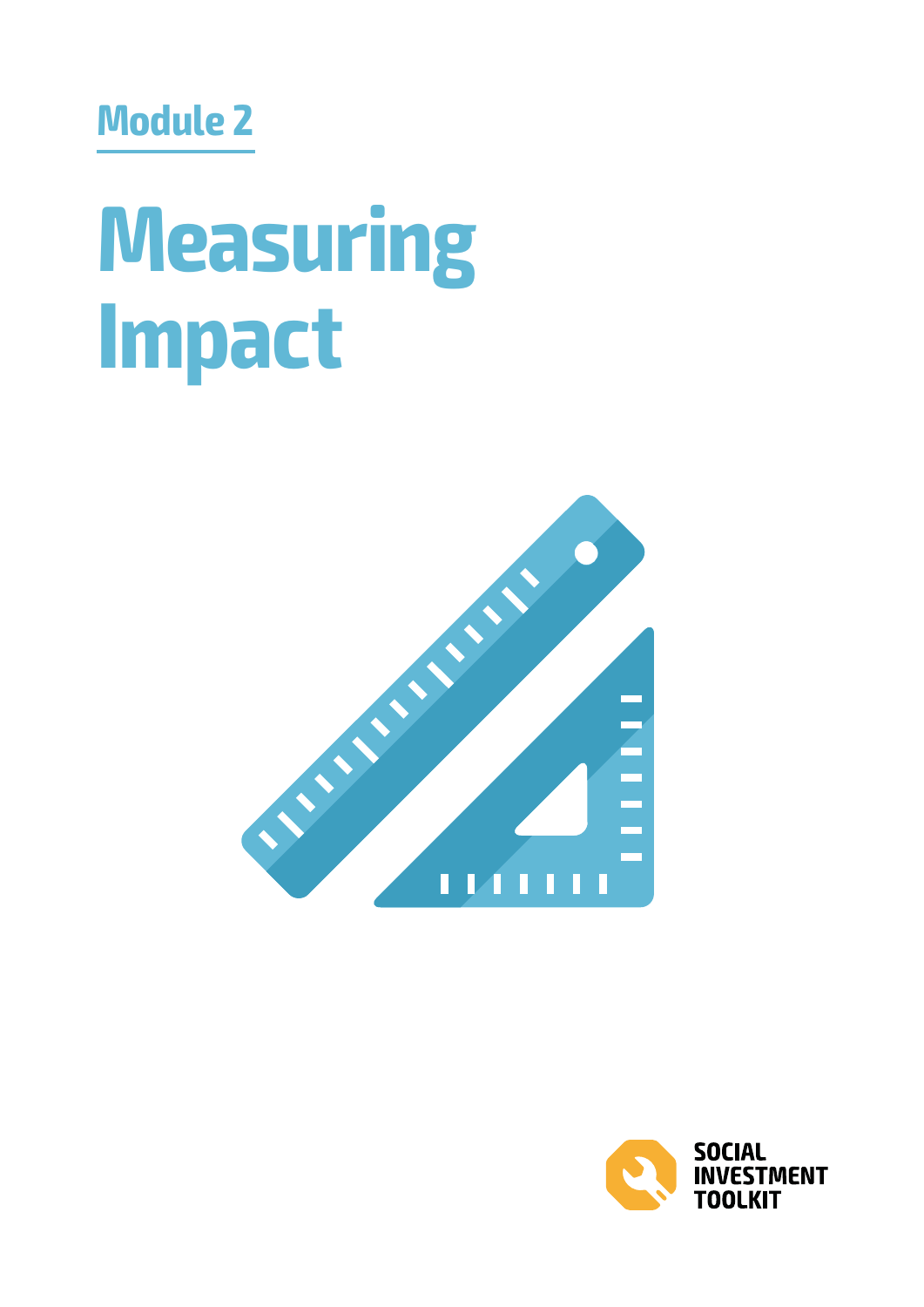### **Contents**

| <b>Overview</b>                                    | 1            |
|----------------------------------------------------|--------------|
| <b>Introduction</b>                                | $\mathbf{z}$ |
| The Impact Chain: Output, Outcome, and Impact      | 3            |
| <b>Examples of Impact Chains</b>                   | 4            |
| <b>Key Features of Impact Measurement</b>          | 5            |
| <b>Tracking Data</b>                               | 7            |
| <b>Funders' Metrics</b>                            | 8            |
| <b>Measuring Effectiveness</b>                     | 9            |
| Can you express your outcome in monetary terms?    | 10           |
| What if I can't put a monetary value on my impact? | 11           |
| <b>Direct and indirect beneficiaries</b>           | 12           |
| Depth of Impact                                    | 13           |
| <b>Investor Recap</b>                              | 14           |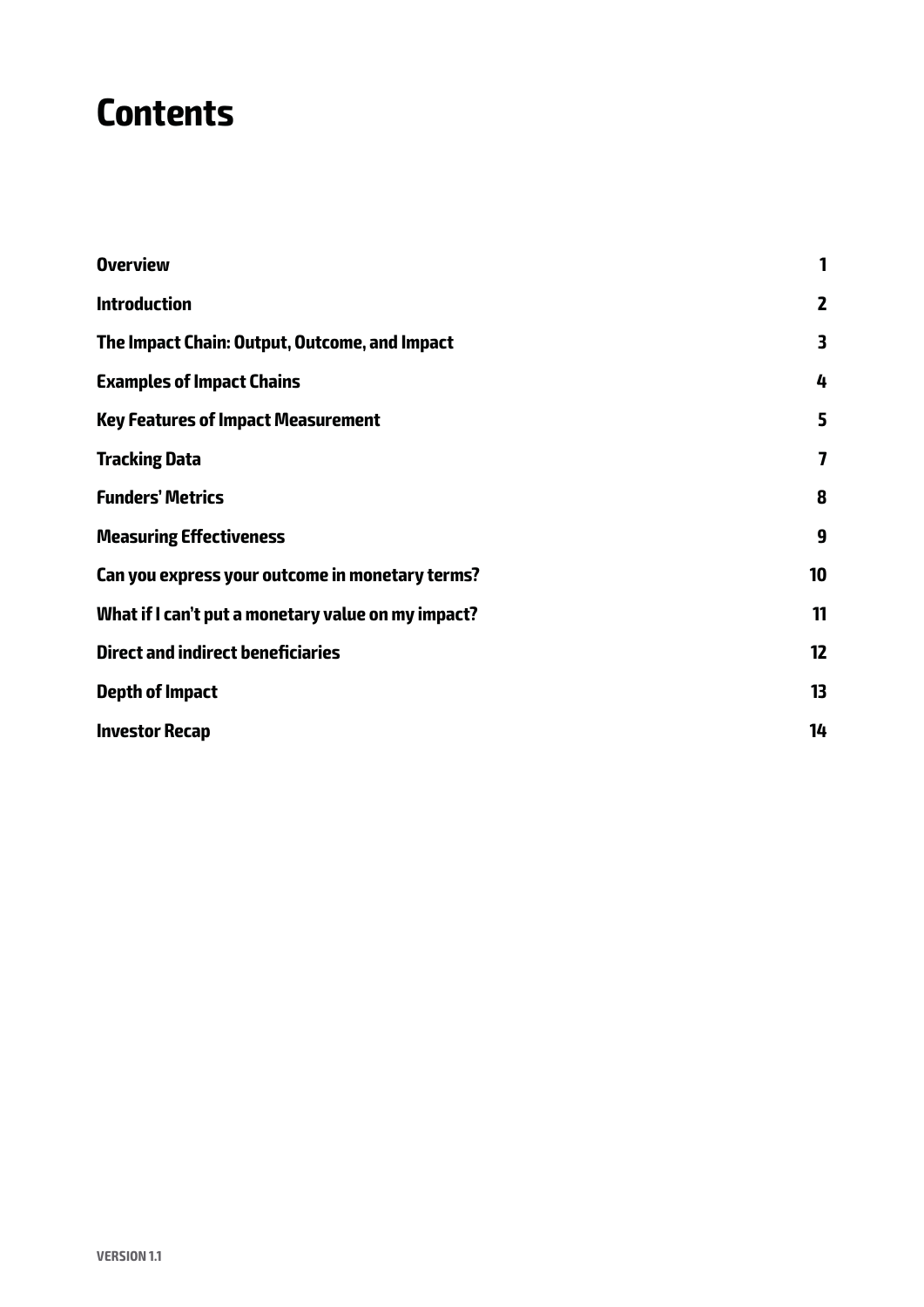### **In this module we will cover:**

- **• Defining an Impact Chain: Outputs, Outcome and Impact**
- **• Key features of impact measurement**
- **• How to track data**
- **• How to measure effectiveness**
- **• How to demonstrate value-for-money to funders**
- **• How to express impact in monetary terms**
- **• How to convey depth of impact**

By the end of this module you will have defined the key success metrics of your venture and exactly how you will measure them.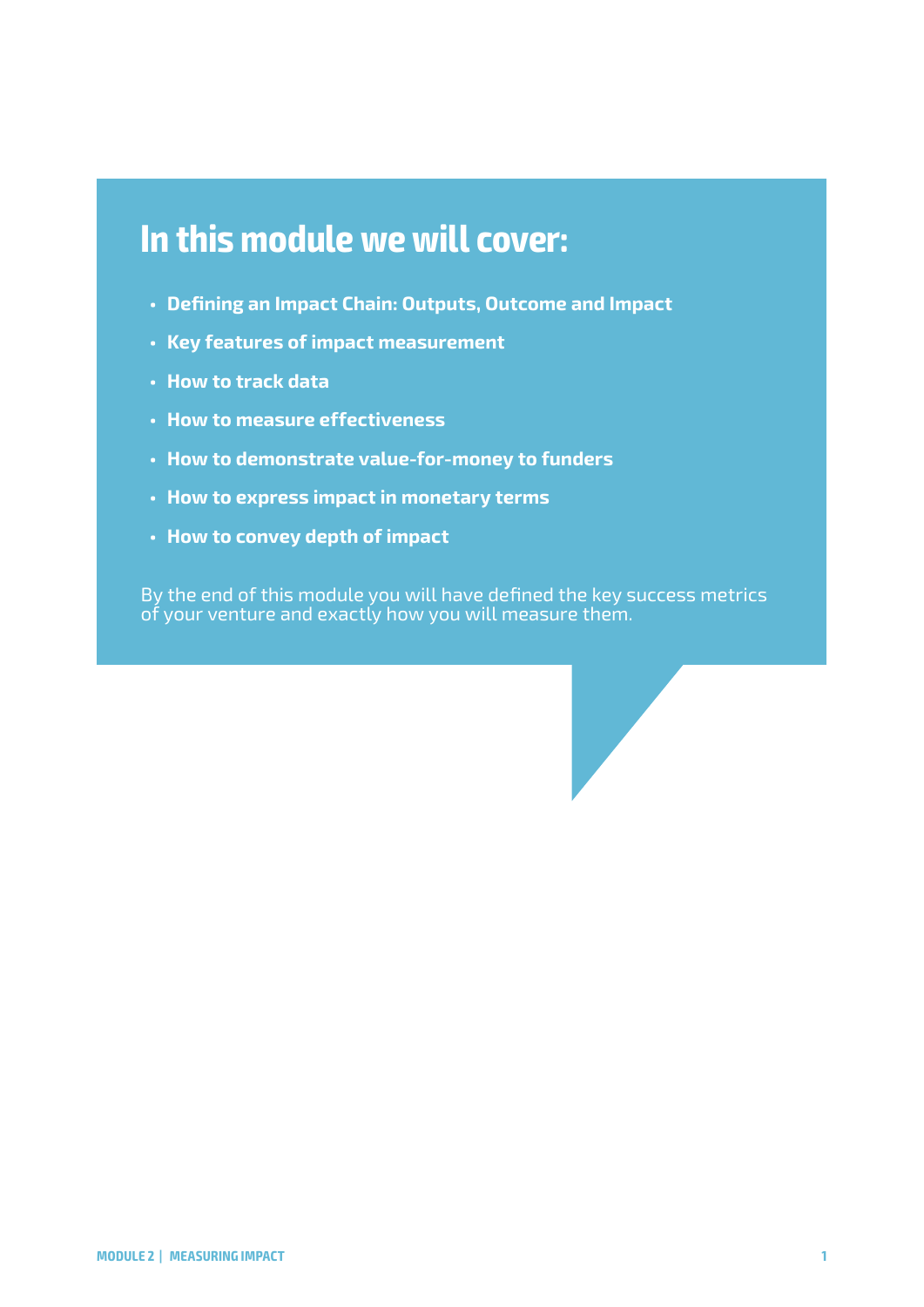### **Introduction**

Creating a positive impact on society is the goal of every social venture or innovation. This will vary from venture to venture, but you should be very clear on the societal improvement that you are seeking. The ability to define your intended impact, and to be able to measure and report it as objectively as possible, is key to being able to persuading investors, customers and other stakeholders (such as government, collaborators, staff) to support you.

The most common starting point for ventures looking to measure their impact is to define their **impact metrics**. (Note: there are other mechanisms to do this such as those laid out by the Social Reporting Standard, or Social Value UK. The method you choose to use is up to you, but this toolkit will work with this methodology.) These are the key measures of how a venture will be able to decide if it is succeeding or not. Without clear metrics, you risk *mission drift* (going off course because you don't really know what you're aiming for) or *mission captur*e (undertaking work simply because you have found a funder with a different set of objectives).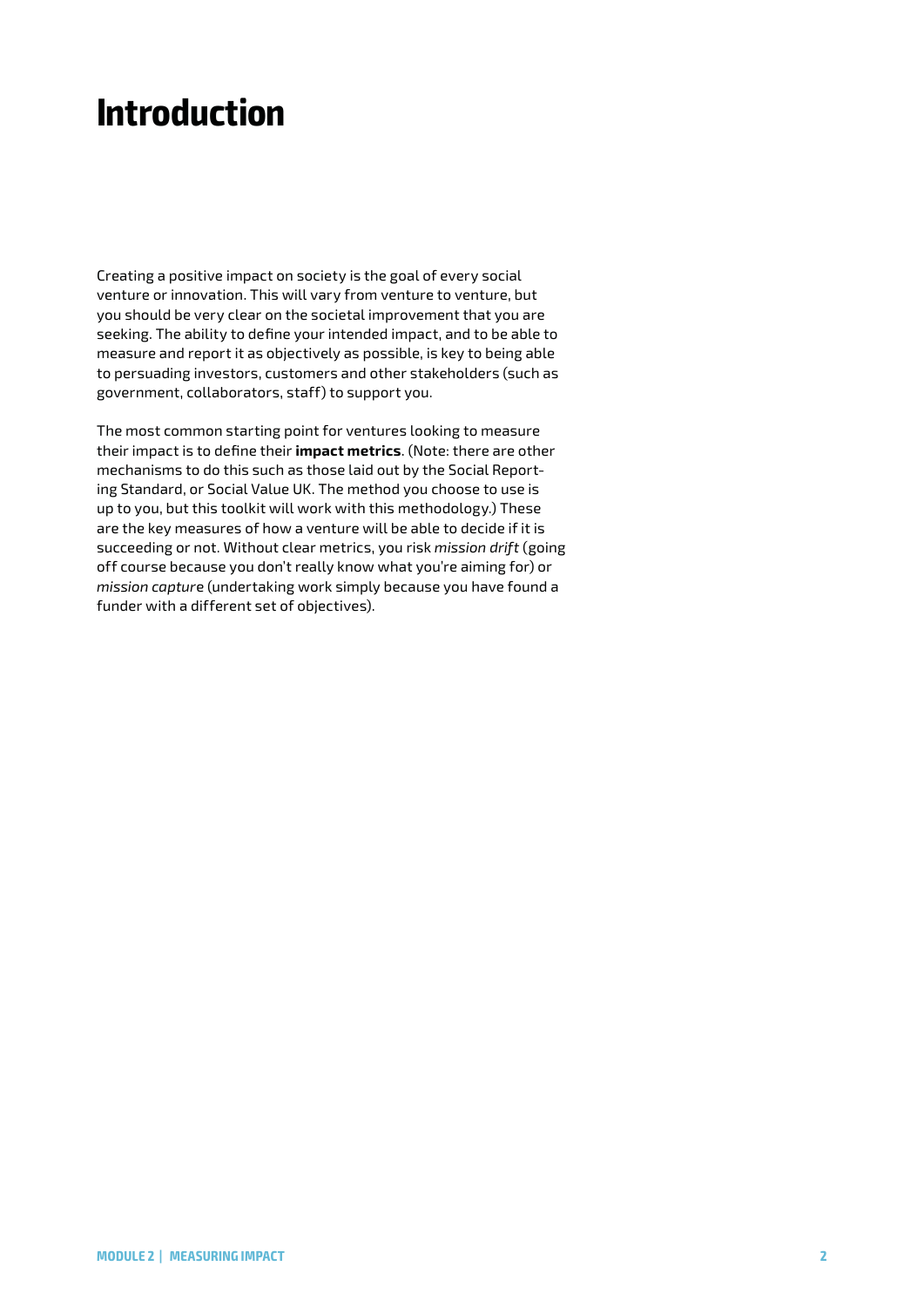# **The Impact Chain: Output, Outcome, and Impact**

In the prior module, you defined a Mission Statement. You are now in a position to go into much more detail, and to break out this mission into a discrete set of activities or deliverables, as well as the intended impact of those actions. The flow from action to outcome to long-term impact is called the 'Impact Chain'.

Let's start by drawing a distinction between **Output** (what you produce) and **Outcome** (the societal benefit that you create). You need to define and measure both accurately.

Consider an education venture whose goal is to help high school children from low-income neighbourhoods improve their maths grades. The venture's strategy might be to run extra classes outside school staffed by volunteer maths teachers<sup>1</sup> . In this case, the venture's **output** is the number of classes that they run, the number of youth from low-income backgrounds enrolled in those classes, and their attendance rates. These are metrics that the venture can easily measure.

However, the venture also needs to measure the outcome of those classes. Did they achieve their goal of helping students improve their grades? The venture therefore needs to measure the improvement in maths levels between when the students started studying with them and when they finished. This is the actual benefit to society created by the venture.

We can also talk about the long-term **impact** of the venture. Impact is harder to measure than output or outcome. It is the diffuse, long-term set of positive consequences that result from the intervention.

In this case, our education venture might be able to find evidence that students with higher levels of attainment in maths go on to have better prospects of employment, increased incomes over their life-times, better life satisfaction and so on. All of these are important long-term benefits to society that flow from the improved outcomes achieved by the venture.

#### **Investor Tip**



The more "social" an investor is, the more likely they are to be focused on the impact measurement your venture is doing.

However, since the "impact" is influenced by so many factors that are outside of your venture's control, tracking is often difficult and unnecessary.

There are three concepts that you need to be aware of when stating the impact of your venture's work:

- Deadweight: any changes that would have happened whether or not your venture had done anything;
- Alternative attribution: figuring out how much of the change was caused by the work of others (other organisations, the government, individuals etc.) and subtracting this from the total that your venture can "claim";
- Drop-off: calculating how much the effect of your venture's work will decrease over time.

To be able to convince social investors of the effectiveness of your venture, you need to be able to:

- Measure the precise outputs that you will deliver;
- Measure the outcomes that will be achieved by your outputs;
- Describe the long term impact that your outcomes will facilitate;
- If possible, partner with a research institution to measure the impact.

1 Mattecentrum in Sweden, launched by Ashoka Fellow Johan Wendt, is a brilliant example of such a venture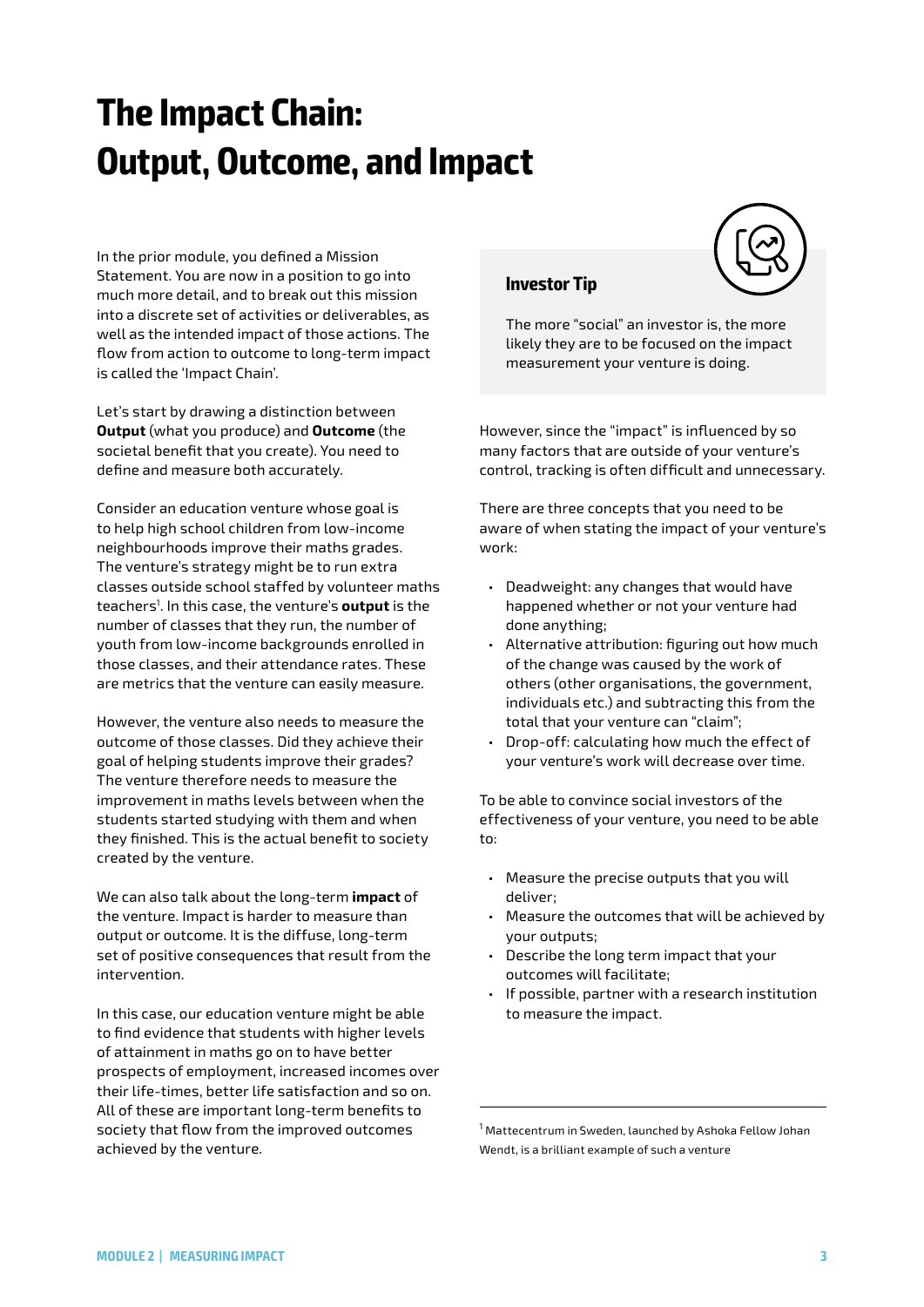## **Examples of Impact Chains**

The following are some examples of how different ventures might measure their output, outcome and impact:

| <b>Venture</b>              | <b>Output</b>                                  | <b>Outcomes</b>                                                                                      | <b>Impact</b>                                                |
|-----------------------------|------------------------------------------------|------------------------------------------------------------------------------------------------------|--------------------------------------------------------------|
| <b>SolaRise</b>             | # of Solar Kits sold                           | % Reduction in household<br>use of kerosene                                                          | Improved education<br>for children in off-grid<br>households |
|                             |                                                | % improvement in average<br>household income within 1<br>year following installation<br>of solar kit | Improved health of off-grid<br>villagers                     |
|                             |                                                |                                                                                                      | Improvement in rural off-<br>grid household income           |
| <b>Education</b><br>venture | # of classes delivered<br># of students taught | % improvement in maths<br>grades for low income<br>students                                          | Improved job prospects and<br>lifetime earning potential     |
|                             |                                                |                                                                                                      |                                                              |
| <b>Health</b><br>venture    | # of vaccinations<br>delivered                 | % of patients cured                                                                                  | Improved health                                              |
|                             | # of patients seen                             | % of patients reporting<br>improvements in health                                                    | Fewer hours / income lost<br>to disease                      |
|                             | # of diagnoses given                           |                                                                                                      | Fewer hours / income lost<br>to caring for sick relative     |
|                             | # of prescriptions<br>made                     |                                                                                                      |                                                              |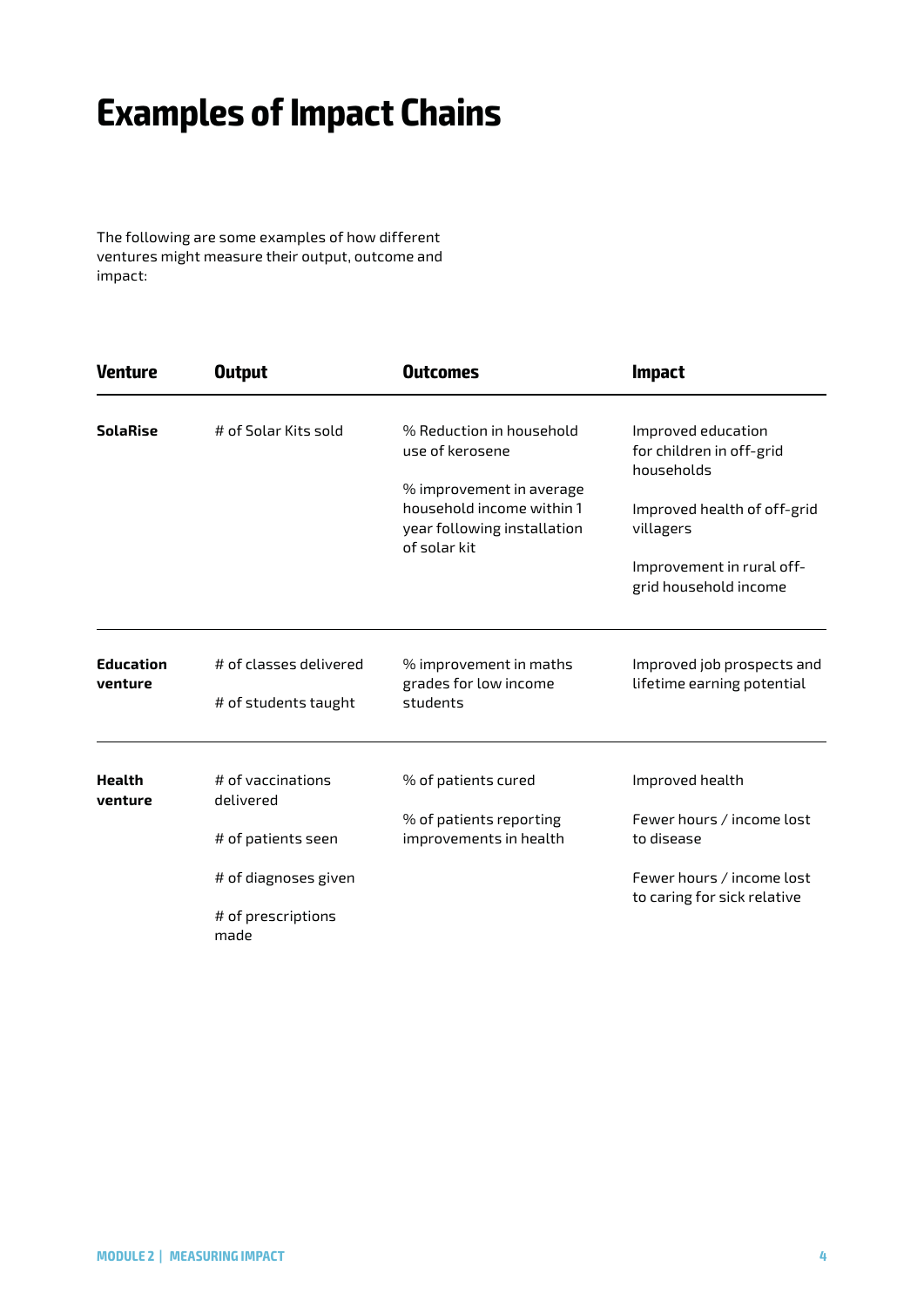# **Key Features Of Impact Measurement**

Having defined your outputs and outcomes, you're now in a position to develop the precise set of metrics for each.

We recommend that you choose your impact metrics carefully, and with the following characteristics in mind. Impact metrics should be:

**Few:** don't try to measure more than about 3-5 items. Even just 2-3 are fine in most instances.

**Simple:** pick metrics that are easy to understand and report, even if they do not necessarily capture the full picture. If you feel like they don't capture the full picture, make sure you include this in the narrative you provide anytime you write up your impact measurement (e.g. in your business plan, in your annual reporting).

**Easy to measure:** pick metrics that you can measure relatively easily, without having to undertake a great deal of extra work or going out of your way to do so. Ideally you should be able to record data as you go along, in the ordinary course of business.

**Objective:** pick metrics that can be independently checked by others, using data which is unambiguous.

**Useful:** don't measure items simply because they are easy to measure. Choose items that genuinely help you refine and improve your delivery strategy.

**Appropriate to the stage of your business:** 

Impact measurement can be incredibly resource intensive. Earlier stage ventures should keep their measurement resource light, but still rigorous enough to provide a compelling case for the impact your work is having. While sometimes it will be possible and useful to get an independent assessment, this isn't always a good use of your resources. However, as you become more sophisticated, investors might expect more sophisticated data, maybe independently verified.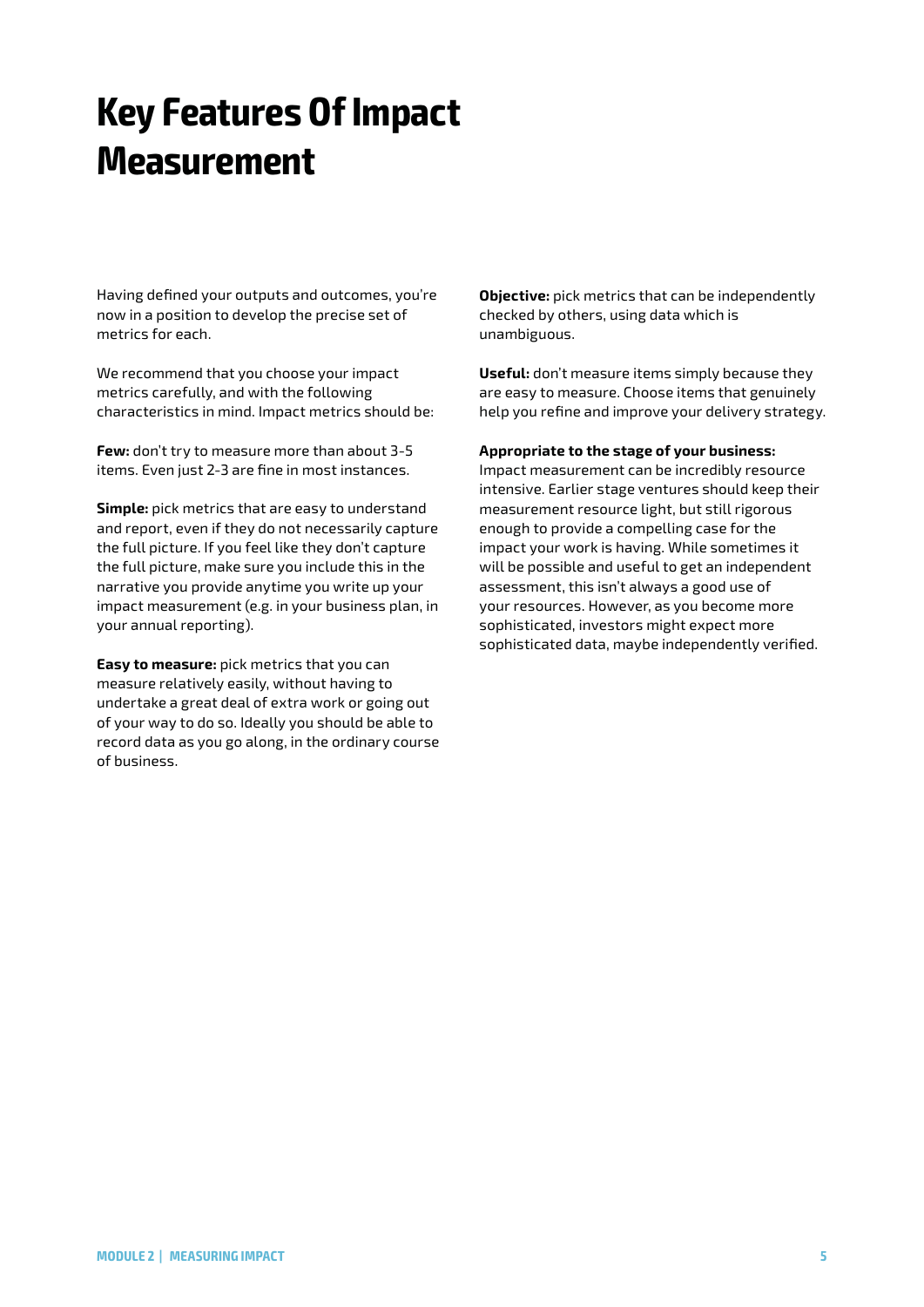

#### **Exercise: Create an Impact Chain Table**

Create a table as follows, and in each column write down the relevant input, output, outcome, and long-term impact for your venture. For example, for our solar venture, the table might look as follows:

| <b>Input (Cost)</b>        | <b>Output</b>           | Outcome                                                                                 | <b>Impact</b>                                                                                                                                                |
|----------------------------|-------------------------|-----------------------------------------------------------------------------------------|--------------------------------------------------------------------------------------------------------------------------------------------------------------|
| \$100 per<br>solar kit     | # of Solar Kits<br>sold | Amount of kerosene<br>saved per customer                                                | Reduction in disease from no longer<br>breathing in kerosene fumes                                                                                           |
| $#$ hours of<br>staff time |                         | Cost of kerosene saved<br>per customer annually                                         | Improved household incomes                                                                                                                                   |
|                            |                         | % increase in average<br>household income<br>1 year later after<br>installing solar kit | Improved education outcomes as<br>children are able to study in better<br>lighting conditions in the evening at<br>home                                      |
|                            |                         |                                                                                         | Saving in time from no longer<br>having to collect kerosene from<br>local stores                                                                             |
|                            |                         |                                                                                         | Improvement in quality of life from<br>having new products such as solar<br>fans, and mobile phones that can<br>now be charged at home or without<br>battery |

Note: this is a preparation for the Business Plan, but that it should not go into such depth as a Business Plan itself. We will build on this in later modules.

The first column, **Input**, is the resources or cost required to implement one unit of your chosen output. So in this case it costs \$100 for SolaRise to provide 1 solar kit, and an average number of staff hours. SolaRise then claims that each solar kit sold will help each rural household save ## of kerosene per year and that average household income will increase by [x%] annually.

Note that for the **output** and **outcome** tables you need to be precise in what is being measured – you should be able to quantify it down to the precise number of workshops delivered, the exact number of products sold, the \$ amount of savings made etc. For longterm impact, you don't have to be so precise, although the more accurate the better.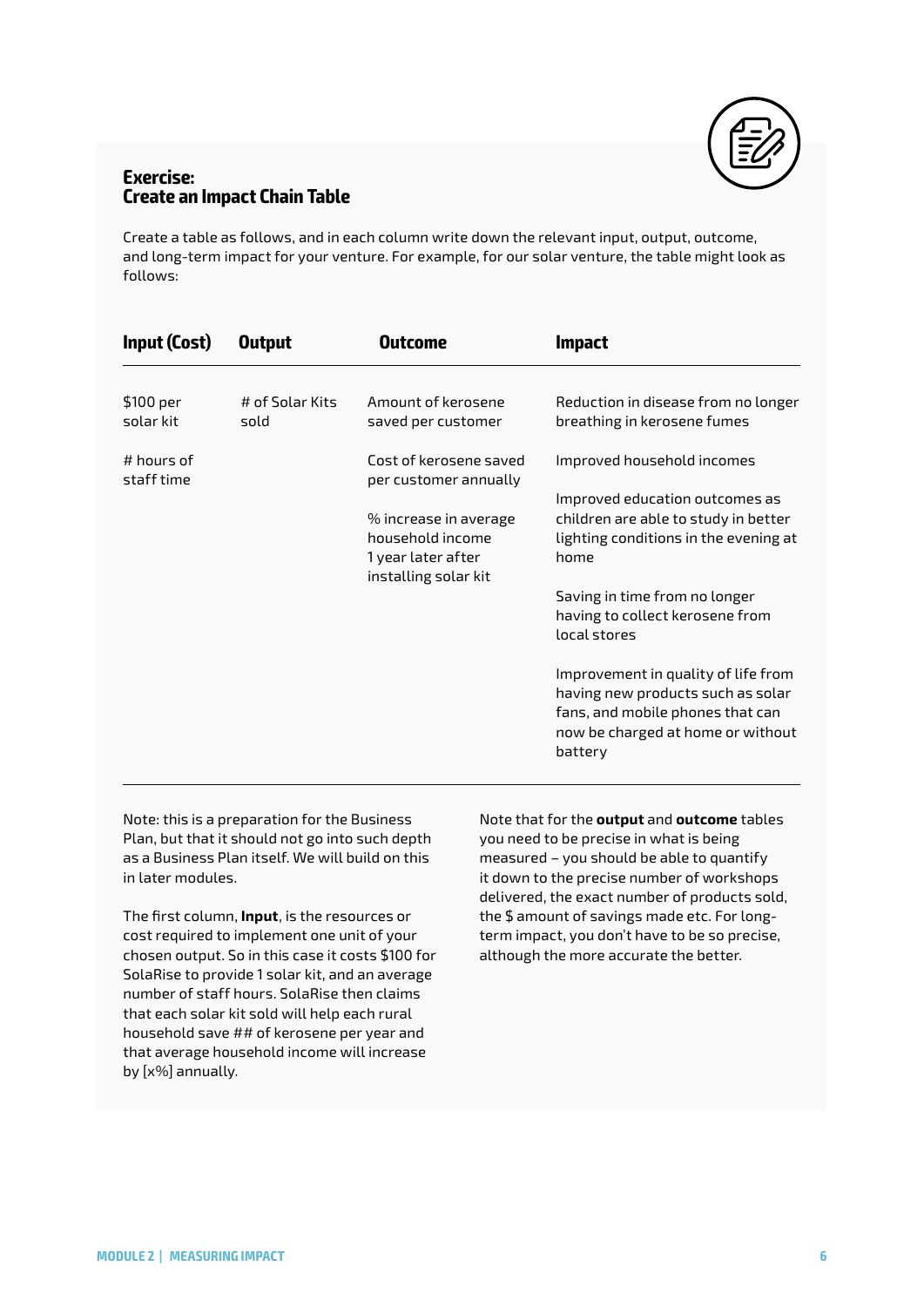### **Tracking Data**

Having defined your metrics, you should decide how you are going to record and keep track of them. For example, in our volunteer maths example, the venture would need to conduct an assessment of the maths level of students when they start, and compare that with their grades at the end of a specific period of time. To be strictly accurate, they should probably compare this with a control group of students who did not enrol in the classes. However, this may be a level of complexity beyond what is required (particularly during the early stages of your venture). Instead comparing your beneficiaries to the national average might be sufficient: Data shows a '23% improvement of grades, with 60% of students achieving C or higher, compared with a national average of 50%' is often sufficient.

A method of recording data and keeping track should then be built into your venture's practice, so that you don't have to scramble to find evidence at a later stage. Done well, the recording and monitoring of data should be relatively painless, but will pay huge dividends in terms of investor reporting and fundraising.

The reporting of your metrics should be standardised into a template and something that you should publish regularly once you have sufficient data, on a website and/or to an annual report that you give back to investors and supporters.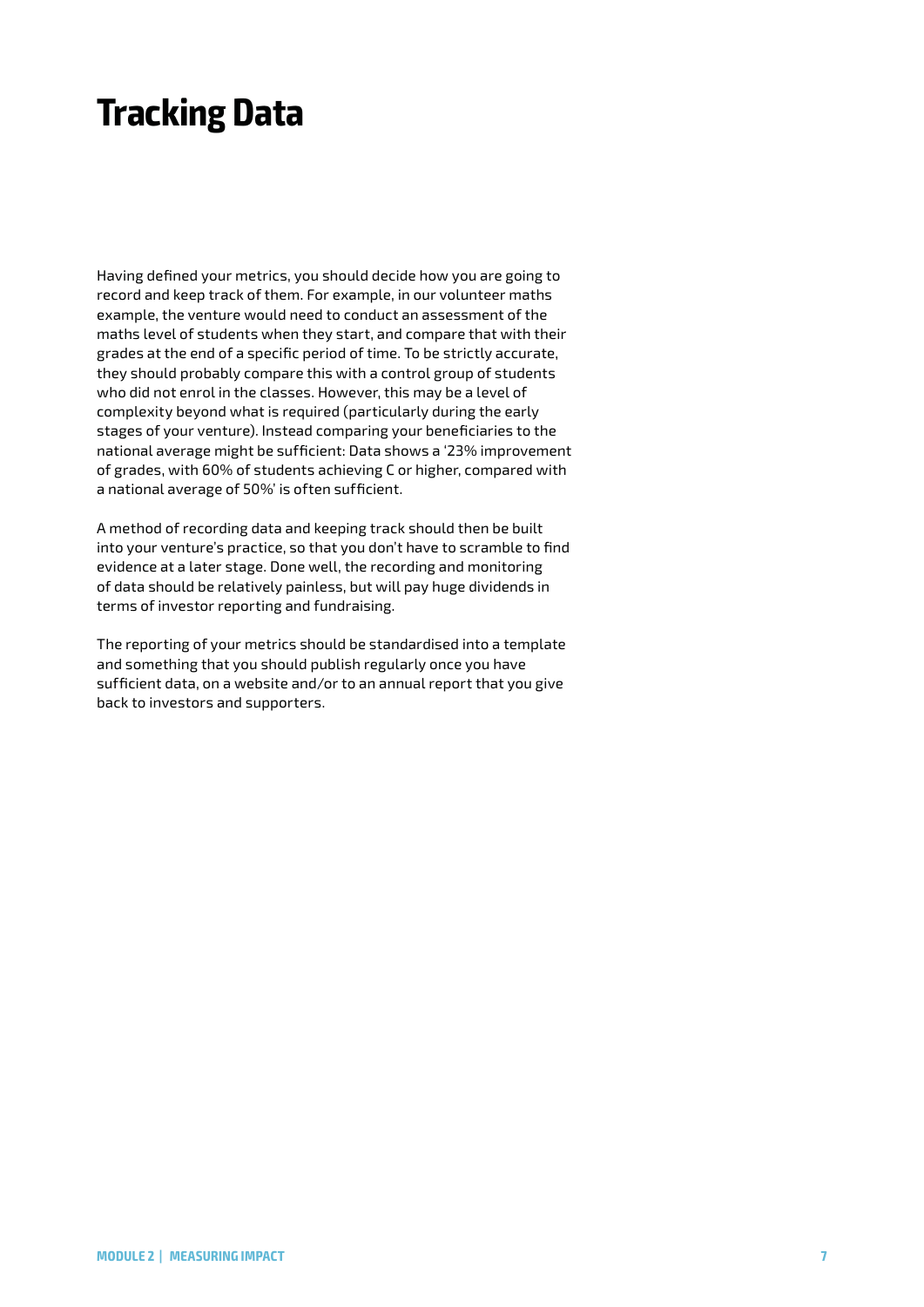### **Funders' Metrics**

Funders will also have their own metrics, which they use to decide which ventures to invest in. A funder interested in job creation, for example, may be interested in supporting ventures that can help young people find work, and will be interested in how many young people on your program successfully get a job and stay in work afterwards. It can be tempting to start reporting on these metrics and steer your program towards this result in order to get that funding (mission capture), but if this is not what your program is primarily about, we recommend not to pursue funding for the sake of it.

However, you should be resistant to blindly adopting the metrics or requirements of funders simply to unlock some funding. Ventures that have not decided their own success metrics can too easily be blown off course unless they are absolutely clear about what they are aiming for, and resolute in avoiding funding that takes them in a different direction.

Many ventures working with youth, for example, whose purpose is less exact than job creation or improvement in grades (improvement in student self-confidence or leadership ability, for example) sometimes fall into the trap of going for metrics that don't really reflect their Mission. As a result, they end up undertaking work that is secondary to what they really want to do.

Be aware also that many funders use social investment metrics designed for portfolios of similar ventures. An impact fund for employment for example might have as its global metric how many new jobs were created by its investments. Such a fund will evaluate each and every potential investment on this basis. This portfolio metric may not be appropriate for your venture. An entrepreneur can push back on this and still be eligible for the fund – this could be part of your negotiation with an investor.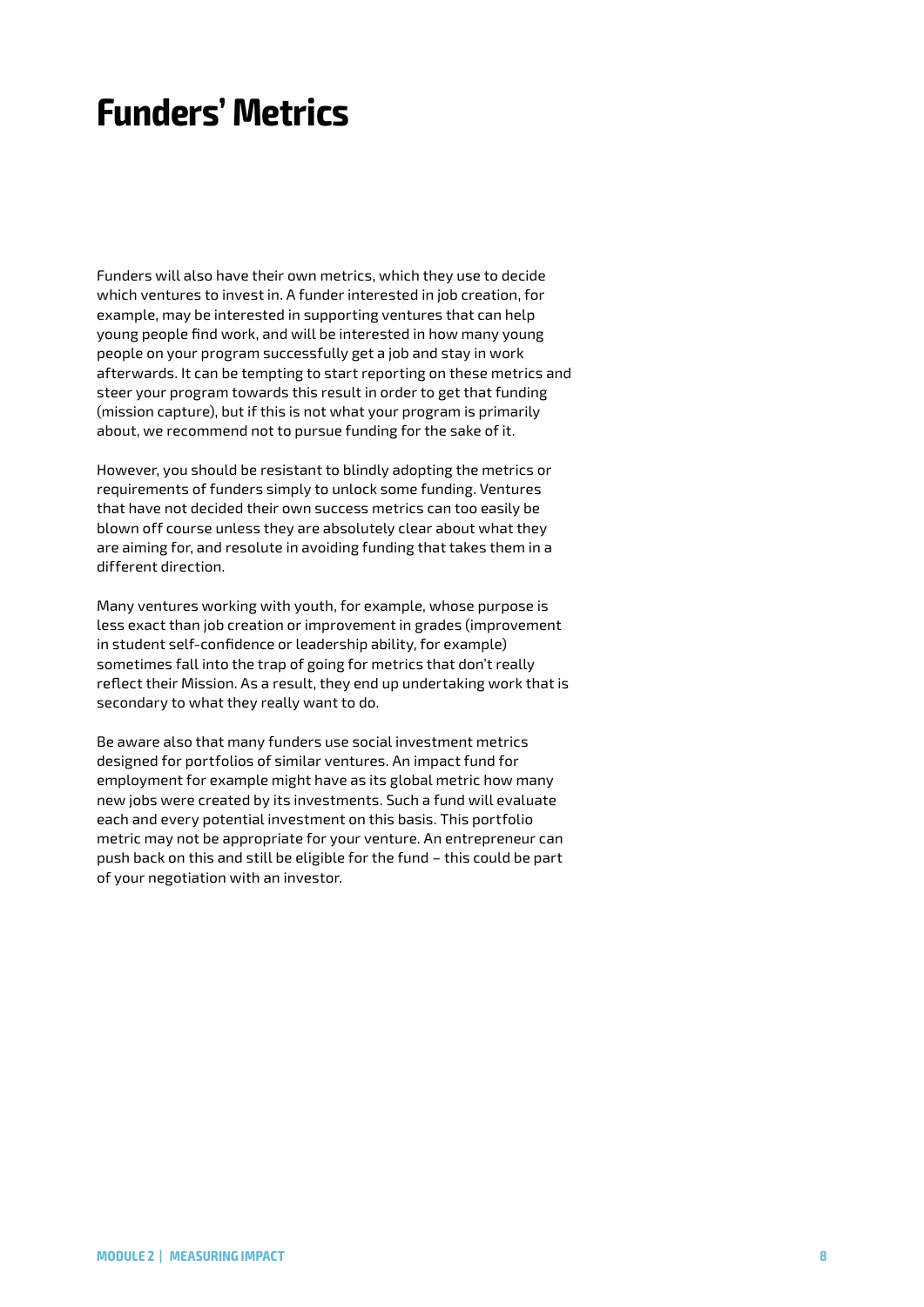# **Measuring Effectiveness**

Having defined your outputs and outcomes, and decided how to measure them, you are now in a position to start talking about the *effectiveness* of your program.

Effectiveness is how well you achieve a specific outcome, given the output that you are providing.

For example, let's go back to our example of the volunteer maths program, where low-income students who are failing at maths are offered a place in an out-of-schools program run by volunteer maths teachers.

Suppose the aim of the program is to help students achieve a certain minimum level of maths proficiency, as measured by a target exam result. The outcome metric of the venture is 'How many students went on to achieve a B grade or higher in Maths?' The output metric of the venture is 'How many students enrolled in our out-of-school workshops?'

Effectiveness is the ratio of the outcome to the output. So if 100 failing students enrol, and 50% of them then achieve a B grade or higher, then the effectiveness of this program is '50 students in every 100 that enrol in our program achieve a B grade or higher in Maths'.

By offering this kind of statistic, the venture is able to market itself to funders and also to be able to offer comparisons with other programs on the market.

When calculating effectiveness, it is important to be aware of selection bias. How were the students selected? Were they the top performing students in the school? The lowest performing? A mix? A group who signed up voluntarily (i.e. who selfselected)? These will all skew your results. It's important to be explicit and deliberate about these selection effects, as they impact effectiveness.



#### **Investor Tip: Demonstrating Cost effectiveness**

Investors will be particularly interested in the cost effectiveness of your venture.

Suppose it costs \$1000 for our education venture to run a year-long series of workshops that helps 100 failing students, of which at least 50 go on to attain a good grade in Maths.

The venture can now say to funders "Every \$1000 invested in us helps 50 failing students achieve a B grade or higher in Maths". This enables funders to gauge the cost-effectiveness of the program.

Should they invest \$1,000 in this workshop venture, or should they invest \$1,000 in a rival online product that can reach 10,000 students but with a 10% success rate? Provision of these metrics now gives them the basis to decide.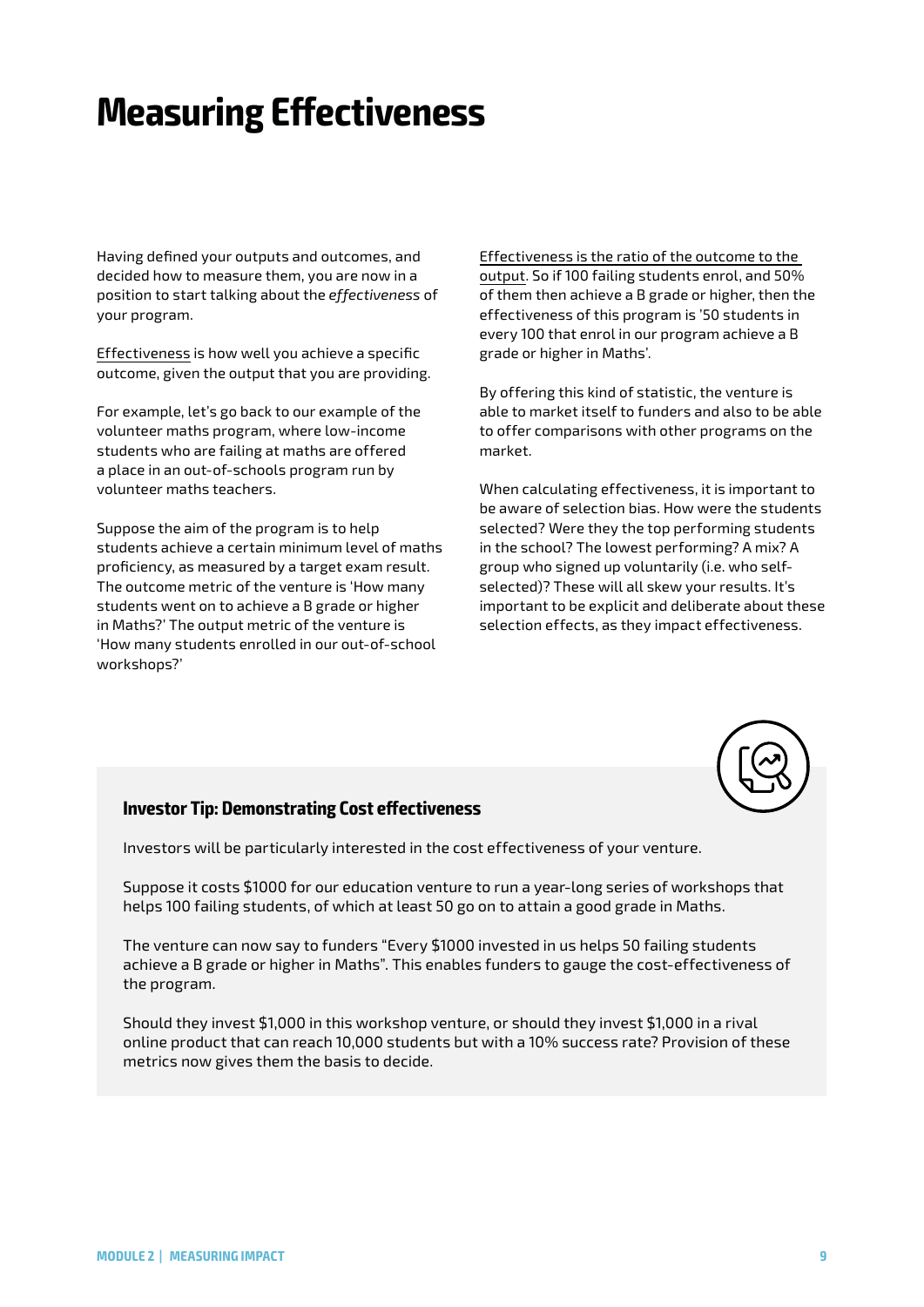# **Can you express your outcome in monetary terms?**

Many ventures find it helpful to express their outcomes/impact in monetary terms, and put a dollar figure against their impact. This can be a very powerful way to persuade social investors of your impact.

Let's take the example of the SOS Project in the UK, which uses peer mentors to support people who have been to prison, thereby reducing rates of re-offending<sup>1</sup>. In the UK, it costs £70,000 a year to keep someone in prison. The rate of re-offending is 70% - in other words, 70% of people who are released from prison will re-offend within 3 years, and once again be back in jail. The SOS Project is able to lower the rate of prisoner re-offending from 70% down to 20%; it is one of the most effective interventions of its kind in the world.

For every 100 former offenders who receive peer mentorship and support from SOS, 20 will no longer re-offend, compared with a national average of 70. SOS can therefore credibly claim to have prevented 50 individuals from going back to prison, at an annual cost to the taxpayer of £3million per year (50 x £60,000 per year = £3 million). Over the next decade, the impact on society would be £30 million.

If the cost of supporting 100 clients is £500,000 per year for SOS, and they prevent 50 clients per year from re-offending, then SOS can claim that the leveraged impact of investing £500,000 in them is £30million over the course of the decade, a 60:1 level of impact.

That's an impressive statistic to be able to offer to potential investors.

Of course, this monetary value is a very crude approximation of the true impact of this program. It doesn't measure the improvement in the individuals' lives, the families that are rebuilt, the crimes that are prevented, the improved safety of society and many other impacts that are either not measurable or excluded from this simple calculation. It also has a lot of assumptions built into it – the expected prison sentence, the time between being released from prison and being caught for reoffending, etc. But it is a start, and a helpful first approximation.

This kind of analysis is sometimes referred to as 'Social Return on Investment' (SROI). It's a way of converting social impact into monetary terms to show that the benefit to society from your project exceeds the cost of implementation, and by how much.

Could you provide a similar kind of working to be able to express your outcomes in monetary terms?

 $1$  This is a real project, run under the management of the St. Giles Trust and founded by Ashoka Fellow Junior Smart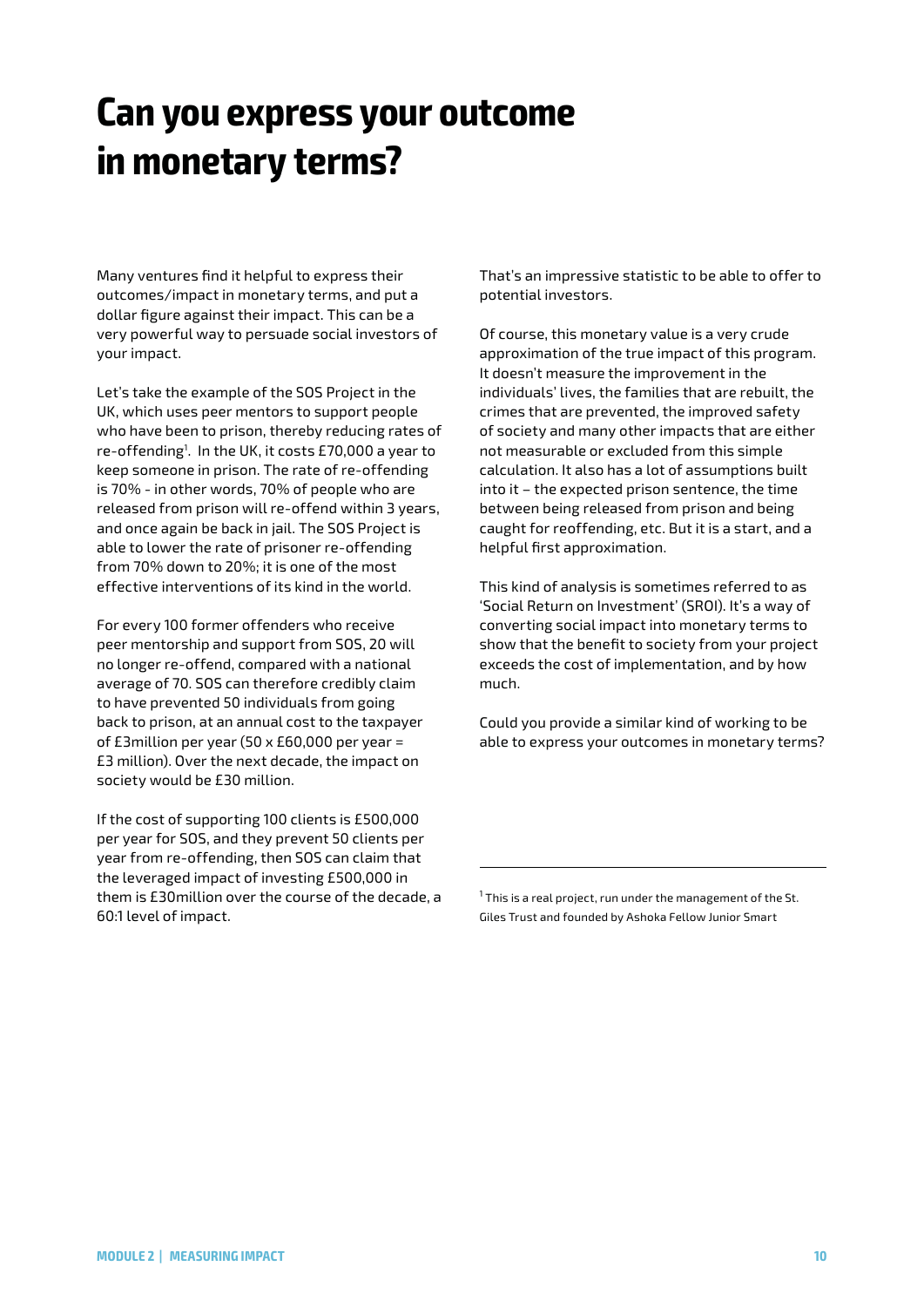# **What if I can't put a monetary value on my impact?**

The kind of projects that are suitable for talking about 'SROI' and direct monetary comparisons typically involve measurable costs to the taxpayer (e.g. prisoner re-offending, health costs, carer costs) and/or impacts on livelihood (loss of income).

However not all projects fall into this category. Many projects cannot and should not put a monetary value on their impact. An education project that is around improving a young person's creativity or leadership skills, for example, has an impact that is not easily reduced to items as simply as improvement in school grades or improvement in lifetimes earnings potentials, even if both of these are positive consequences of that intervention.

As a social innovator, you will need to use your own judgement as to whether your project falls into the 'monetisable' category or not, or whether the monetary argument can be used to support your case without becoming the main case or only argument. Our purpose here is simply to make you aware that you have both options, and that SROI calculations can be particularly compelling if you are seeking to raise investment.



#### **Exercise: How to measure your impact from the Impact Chain Table**

Go through the outputs and outcomes of your table above, and give a precise method for measuring each one.

How will you record and measure each of the outputs and outcomes?

Will you need to commission a market study? How frequently? Who could conduct the survey?

Do you have a control group (target beneficiaries whom you don't serve) with whom you can compare your results? If not, can you compare your results against some kind of generic market survey, or other public information? (e.g. if 70% of prisoners re-offend within 3 years, SOS can use this statistic to compare its results even in the absence of a specific control group. It's not as good, but in 99% of cases is sufficient).

Do you have field workers who can record this data as they go, or each time they make a sale? How will you ensure that you get accurate and timely customer reporting?

For impact, consider what kind of general information that you can get access to benchmark your impact. For example, SolaRise might be able to cite market studies showing that households in sub-Saharan African typically spend 20% of the income on kerosene and diesel. If the installation of a solar panel eradicates this need, they can immediately quantify the saving per household by using this as an approximate guideline. (Note: this is only valid if they have checked that when a household has the solar panels they no longer use kerosene and diesel, rather than using both the solar panels AND kerosene or diesel.)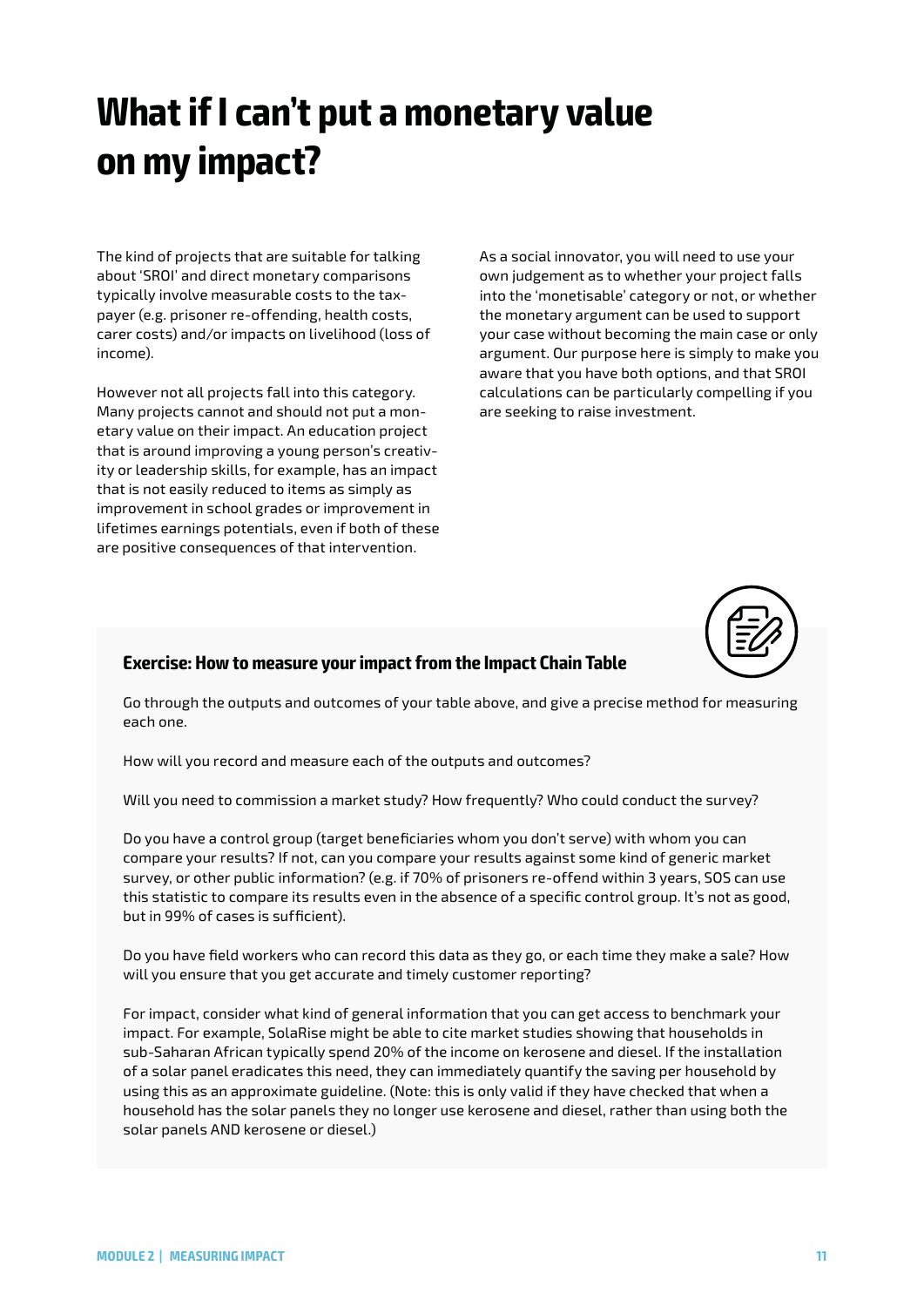### **Direct and indirect beneficiaries**



**Time**

One of the simplest metrics that almost every venture should measure is the number of beneficiaries that you serve. Beneficiaries can be split into direct and indirect. A direct beneficiary is someone who is the direct recipient of your intervention – a patient receiving a vaccination, for example, or a student being taught in class.

An indirect beneficiary is someone who indirectly gains from what you do. For example, BasicNeeds is a leading mental health charity providing support for people suffering from debilitating mental health problems such as depression and schizophrenia in developing countries.

They estimate that for every person who suffers from one of these diseases, there are another 2 in their household who are affected, principally as carers who may be forced to give up work in order to look after a relative. BasicNeeds therefore records both the direct number of patients that it serves, but also estimates its indirect impact as being a further two household members whose lives are affected. Recording your direct impact and estimating your wider indirect impact are important elements in impact reporting.

**Social Impact**

ocial Impact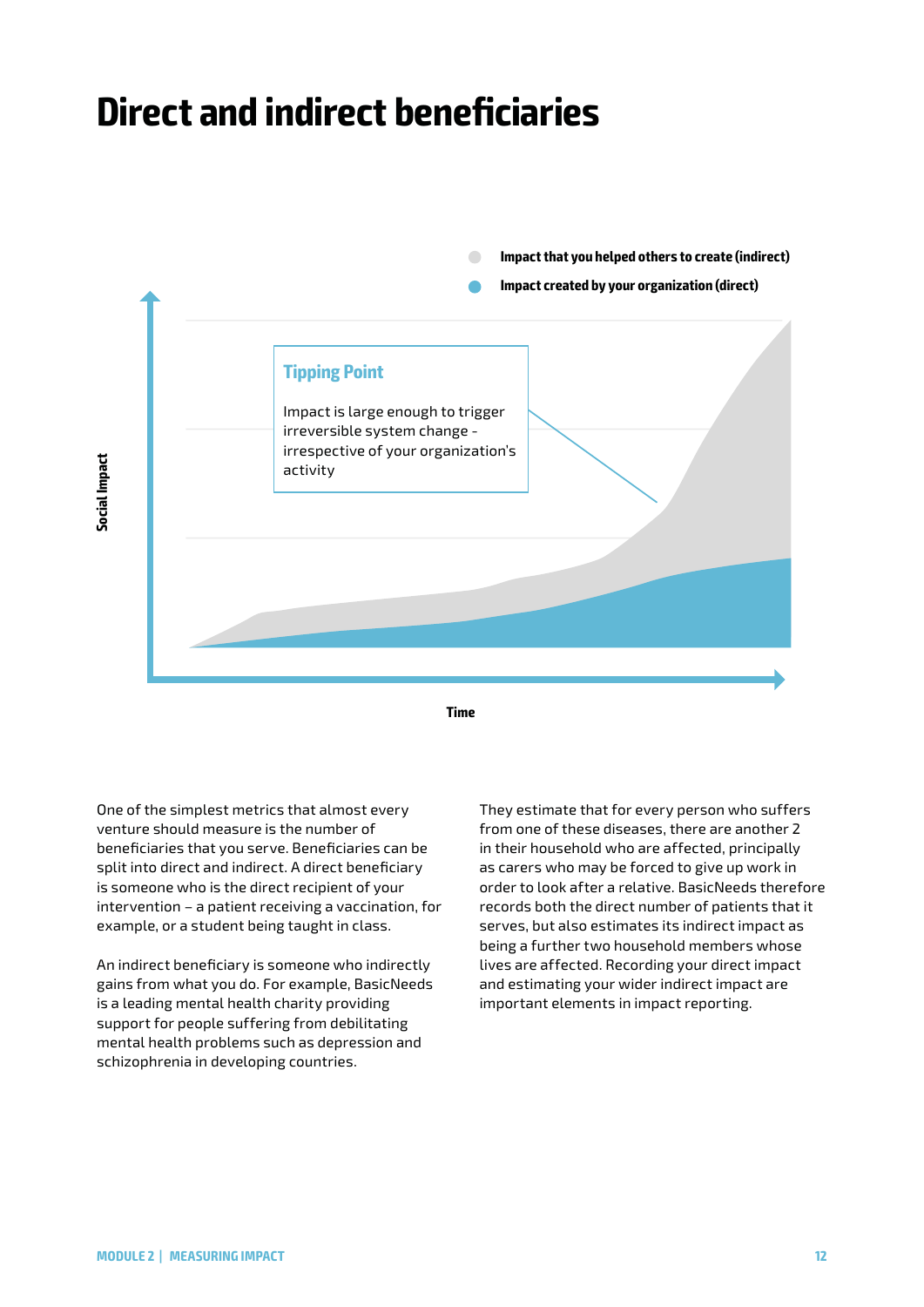### **Depth of Impact**



Not all work performed by social ventures on behalf of their beneficiaries is of equal depth. A public health campaign that seeks to influence millions of people with its TV adverts, for example, is not operating with the same level of depth as a social venture that works intensively with a small group of blind people for one year, helping them regain the skills to get back into work.

You should be able to decide if your venture seeks to have a wide but lighter impact, or goes deeper with fewer people. Neither is right or wrong; the correct approach will depend on the nature of your project. But you should be clear which you seek to be in your own mind and with investors.

#### **Exercise: Calculate your Social Return on Investment (SROI)**

If you are able to calculate a monetary value for each of your outputs, take the ratio of each monetary value and compare it to your input cost. Obviously, to do this you need to know the details of your input costs. We will go into this in more detail in later modules. After you have completed those exercises, come back and calculate this. This gives an indication of your cost effectiveness, or Social Return on Investment.

Suppose for example SOS needs £500,000 to create a £3,000,000 annual saving to society. This is a costeffectiveness ratio or SROI of 600%.



#### **Exercise: How to measure your impact from the Impact Chain Table**

Go through each of the outcomes that you listed above. Can you convert this outcome into a monetary figure, even in a very approximate way?

Remember how SOS did this calculation. They worked out the cost of keeping someone in prison for one year, and then calculated how many people they kept out of prison annually. They could therefore give a reasonable estimate of the immediate saving that they had provided to society and to the taxpayer.

Can you perform a similar calculation for your outcomes? As explained above, not every venture can or should do so. Nor will this figure will be a complete summary of your impact. It's simply one more way of demonstrating clear social return on investment (SROI) to investors.

Other ventures might attempt to calculate their SROI as follows:

Estimating average improvement in income or lifetime earnings as a result of your intervention. Then multiplying this figure by the number of people that you serve.

Estimate a cost saving to society from the intervention (e.g. it costs £70,000 to keep one person in prison for a year, or it costs £20,000 per person in medical costs for diabetes sufferers, so every X number of people whom we can help prevent diabetes results in  $X \times E20,000$  in medical savings etc.).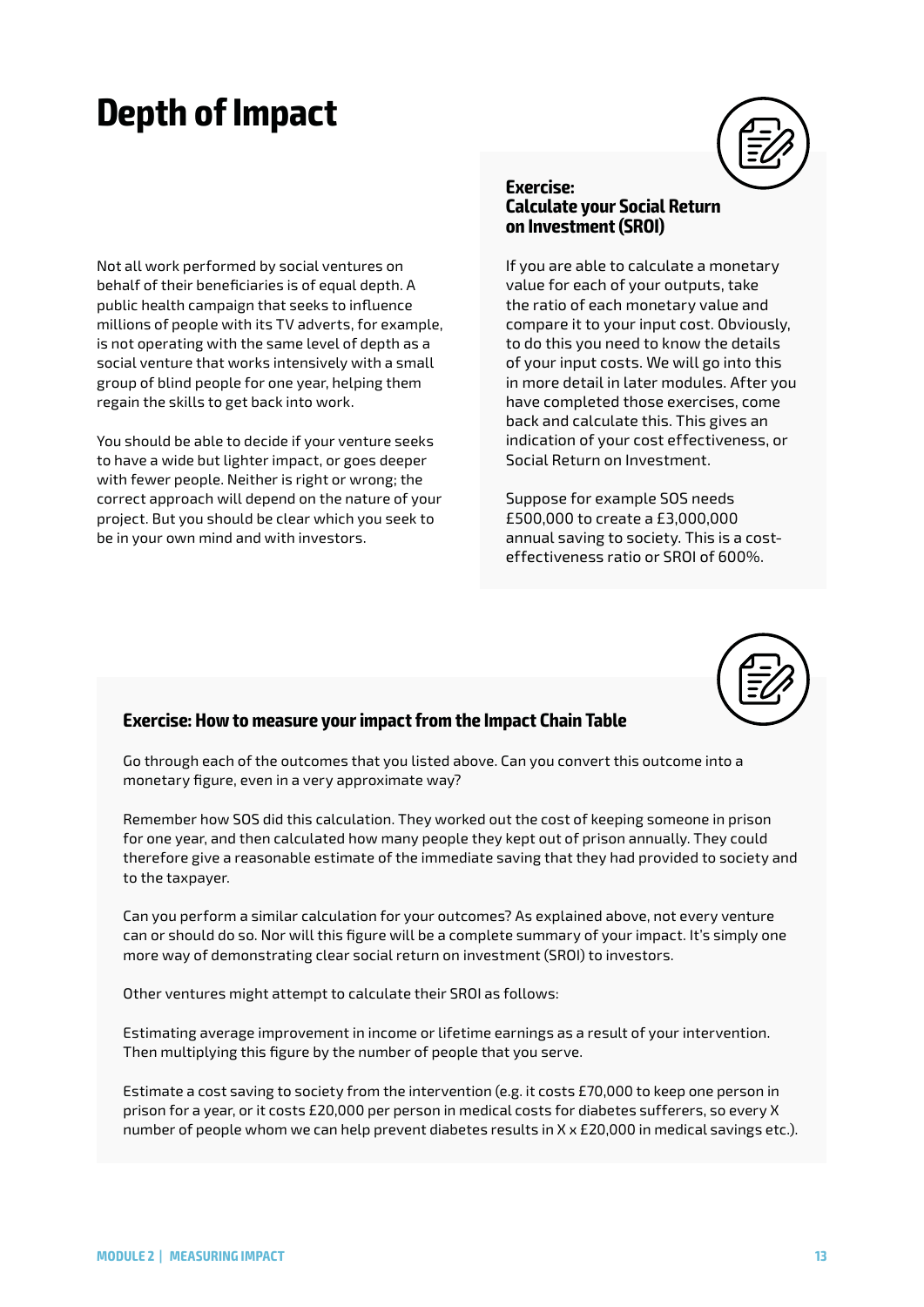

#### **Investor Recap**

Social impact measurement is an essential means of bringing social investors onboard. By having a simple, clear and easy to measure set of metrics, you can inform investors of what you do (your outputs) and the impact you intend to create (*outcomes*). This enables investors to compare different projects from an *effectiveness* and *efficiency* perspective.

The key to good impact measurement is to find relatively simple but meaningful metrics that you can record and report back on. Failure to define good impact metrics may result in *mission drift* or confusion or conflict about what your goals are. After completing this module, you should have developed a good set of metrics that are robust and can be used in discussions with investors.

These first two modules have covered how your social venture creates and measures its social impact. This lays the foundation for any social investment presentation. In Module 3, we now turn to your *business model* (how you will generate income to fund your work).